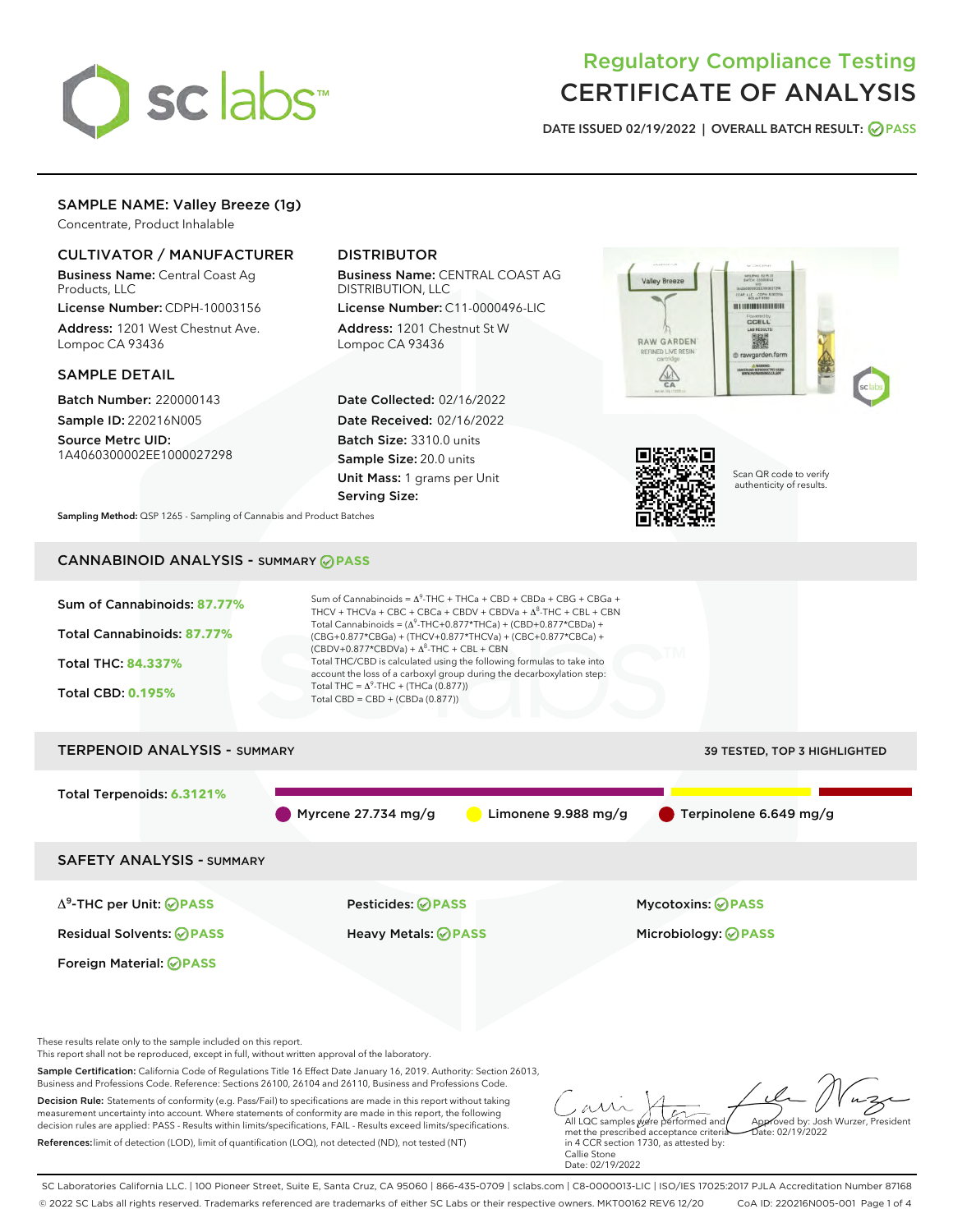



VALLEY BREEZE (1G) | DATE ISSUED 02/19/2022 | OVERALL BATCH RESULT:  $\bigcirc$  PASS

#### CANNABINOID TEST RESULTS - 02/17/2022 2 PASS

Tested by high-performance liquid chromatography with diode-array detection (HPLC-DAD). **Method:** QSP 1157 - Analysis of Cannabinoids by HPLC-DAD

#### TOTAL CANNABINOIDS: **87.77%**

Total Cannabinoids (Total THC) + (Total CBD) + (Total CBG) + (Total THCV) + (Total CBC) +  $(Total CBDV) +  $\Delta^8$ -THC + CBL + CBN$ 

TOTAL THC: **84.337%** Total THC (Δ<sup>9</sup> -THC+0.877\*THCa)

TOTAL CBD: **0.195%**

Total CBD (CBD+0.877\*CBDa)

TOTAL CBG: 2.215% Total CBG (CBG+0.877\*CBGa)

TOTAL THCV: 0.67% Total THCV (THCV+0.877\*THCVa)

TOTAL CBC: ND Total CBC (CBC+0.877\*CBCa)

TOTAL CBDV: ND Total CBDV (CBDV+0.877\*CBDVa)

| <b>COMPOUND</b>            | LOD/LOQ<br>(mg/g) | <b>MEASUREMENT</b><br><b>UNCERTAINTY</b><br>(mg/g) | <b>RESULT</b><br>(mg/g) | <b>RESULT</b><br>(%) |
|----------------------------|-------------------|----------------------------------------------------|-------------------------|----------------------|
| $\Lambda^9$ -THC           | 0.06 / 0.26       | ±22.602                                            | 843.37                  | 84.337               |
| <b>CBG</b>                 | 0.06/0.19         | ±0.680                                             | 22.15                   | 2.215                |
| <b>THCV</b>                | 0.1 / 0.2         | ±0.26                                              | 6.7                     | 0.67                 |
| <b>CBD</b>                 | 0.07/0.29         | ±0.070                                             | 1.95                    | 0.195                |
| <b>CBN</b>                 | 0.1 / 0.3         | ±0.10                                              | 1.9                     | 0.19                 |
| $\Delta^8$ -THC            | 0.1 / 0.4         | ±0.10                                              | 1.6                     | 0.16                 |
| <b>THCa</b>                | 0.05/0.14         | N/A                                                | <b>ND</b>               | <b>ND</b>            |
| <b>THCVa</b>               | 0.07/0.20         | N/A                                                | <b>ND</b>               | <b>ND</b>            |
| <b>CBDa</b>                | 0.02/0.19         | N/A                                                | <b>ND</b>               | <b>ND</b>            |
| <b>CBDV</b>                | 0.04/0.15         | N/A                                                | <b>ND</b>               | <b>ND</b>            |
| <b>CBDVa</b>               | 0.03/0.53         | N/A                                                | <b>ND</b>               | <b>ND</b>            |
| <b>CBGa</b>                | 0.1/0.2           | N/A                                                | <b>ND</b>               | <b>ND</b>            |
| <b>CBL</b>                 | 0.06 / 0.24       | N/A                                                | <b>ND</b>               | <b>ND</b>            |
| <b>CBC</b>                 | 0.2 / 0.5         | N/A                                                | <b>ND</b>               | <b>ND</b>            |
| <b>CBCa</b>                | 0.07 / 0.28       | N/A                                                | <b>ND</b>               | <b>ND</b>            |
| <b>SUM OF CANNABINOIDS</b> |                   |                                                    | 877.7 mg/g              | 87.77%               |

#### **UNIT MASS: 1 grams per Unit**

| $\Delta^9$ -THC per Unit               | 1100 per-package limit | 843.37 mg/unit | <b>PASS</b> |
|----------------------------------------|------------------------|----------------|-------------|
| <b>Total THC per Unit</b>              |                        | 843.37 mg/unit |             |
| <b>CBD per Unit</b>                    |                        | $1.95$ mg/unit |             |
| <b>Total CBD per Unit</b>              |                        | $1.95$ mg/unit |             |
| <b>Sum of Cannabinoids</b><br>per Unit |                        | 877.7 mg/unit  |             |
| <b>Total Cannabinoids</b><br>per Unit  |                        | 877.7 mg/unit  |             |

# TERPENOID TEST RESULTS - 02/18/2022

Terpene analysis utilizing gas chromatography-flame ionization detection (GC-FID). **Method:** QSP 1192 - Analysis of Terpenoids by GC-FID

| <b>COMPOUND</b>         | LOD/LOQ<br>(mg/g) | <b>MEASUREMENT</b><br><b>UNCERTAINTY</b><br>(mg/g) | <b>RESULT</b><br>(mg/g)                         | <b>RESULT</b><br>(%) |
|-------------------------|-------------------|----------------------------------------------------|-------------------------------------------------|----------------------|
| <b>Myrcene</b>          | 0.008 / 0.025     | ±0.2773                                            | 27.734                                          | 2.7734               |
| Limonene                | 0.005 / 0.016     | ±0.1109                                            | 9.988                                           | 0.9988               |
| Terpinolene             | 0.008 / 0.026     | ±0.1057                                            | 6.649                                           | 0.6649               |
| β-Caryophyllene         | 0.004 / 0.012     | ±0.1321                                            | 4.769                                           | 0.4769               |
| $\alpha$ -Pinene        | 0.005 / 0.017     | ±0.0216                                            | 3.219                                           | 0.3219               |
| β-Ocimene               | 0.006 / 0.020     | ±0.0732                                            | 2.926                                           | 0.2926               |
| $\beta$ -Pinene         | 0.004 / 0.014     | ±0.0231                                            | 2.598                                           | 0.2598               |
| $\alpha$ -Humulene      | 0.009/0.029       | ±0.0296                                            | 1.182                                           | 0.1182               |
| Linalool                | 0.009 / 0.032     | ±0.0342                                            | 1.155                                           | 0.1155               |
| Fenchol                 | 0.010 / 0.034     | ±0.0150                                            | 0.500                                           | 0.0500               |
| Terpineol               | 0.009 / 0.031     | ±0.0168                                            | 0.352                                           | 0.0352               |
| trans-ß-Farnesene       | 0.008 / 0.025     | ±0.0080                                            | 0.290                                           | 0.0290               |
| $\alpha$ -Phellandrene  | 0.006 / 0.020     | ±0.0027                                            | 0.258                                           | 0.0258               |
| Camphene                | 0.005 / 0.015     | ±0.0018                                            | 0.203                                           | 0.0203               |
| $\Delta^3$ -Carene      | 0.005 / 0.018     | ±0.0022                                            | 0.199                                           | 0.0199               |
| Nerolidol               | 0.006 / 0.019     | ±0.0097                                            | 0.197                                           | 0.0197               |
| $\alpha$ -Terpinene     | 0.005 / 0.017     | ±0.0022                                            | 0.189                                           | 0.0189               |
| $\alpha$ -Bisabolol     | 0.008 / 0.026     | ±0.0063                                            | 0.152                                           | 0.0152               |
| Guaiol                  | 0.009 / 0.030     | ±0.0046                                            | 0.126                                           | 0.0126               |
| $\gamma$ -Terpinene     | 0.006 / 0.018     | ±0.0016                                            | 0.118                                           | 0.0118               |
| <b>Borneol</b>          | 0.005 / 0.016     | ±0.0033                                            | 0.102                                           | 0.0102               |
| Valencene               | 0.009 / 0.030     | ±0.0033                                            | 0.061                                           | 0.0061               |
| Fenchone                | 0.009 / 0.028     | ±0.0010                                            | 0.046                                           | 0.0046               |
| Caryophyllene<br>Oxide  | 0.010 / 0.033     | ±0.0014                                            | 0.039                                           | 0.0039               |
| $\alpha$ -Cedrene       | 0.005 / 0.016     | ±0.0008                                            | 0.035                                           | 0.0035               |
| p-Cymene                | 0.005 / 0.016     | ±0.0004                                            | 0.020                                           | 0.0020               |
| Sabinene                | 0.004 / 0.014     | ±0.0001                                            | 0.014                                           | 0.0014               |
| Sabinene Hydrate        | 0.006 / 0.022     | N/A                                                | <loq< th=""><th><loq< th=""></loq<></th></loq<> | <loq< th=""></loq<>  |
| Eucalyptol              | 0.006 / 0.018     | N/A                                                | ND                                              | <b>ND</b>            |
| Isopulegol              | 0.005 / 0.016     | N/A                                                | <b>ND</b>                                       | <b>ND</b>            |
| Camphor                 | 0.006 / 0.019     | N/A                                                | ND                                              | ND                   |
| Isoborneol              | 0.004 / 0.012     | N/A                                                | ND                                              | ND                   |
| Menthol                 | 0.008 / 0.025     | N/A                                                | <b>ND</b>                                       | ND                   |
| Nerol                   | 0.003 / 0.011     | N/A                                                | <b>ND</b>                                       | ND                   |
| Citronellol             | 0.003 / 0.010     | N/A                                                | ND                                              | ND                   |
| Pulegone                | 0.003 / 0.011     | N/A                                                | ND                                              | ND                   |
| Geraniol                | 0.002 / 0.007     | N/A                                                | <b>ND</b>                                       | ND                   |
| <b>Geranyl Acetate</b>  | 0.004 / 0.014     | N/A                                                | ND                                              | ND                   |
| Cedrol                  | 0.008 / 0.027     | N/A                                                | <b>ND</b>                                       | ND                   |
| <b>TOTAL TERPENOIDS</b> |                   |                                                    | 63.121 mg/g                                     | 6.3121%              |

SC Laboratories California LLC. | 100 Pioneer Street, Suite E, Santa Cruz, CA 95060 | 866-435-0709 | sclabs.com | C8-0000013-LIC | ISO/IES 17025:2017 PJLA Accreditation Number 87168 © 2022 SC Labs all rights reserved. Trademarks referenced are trademarks of either SC Labs or their respective owners. MKT00162 REV6 12/20 CoA ID: 220216N005-001 Page 2 of 4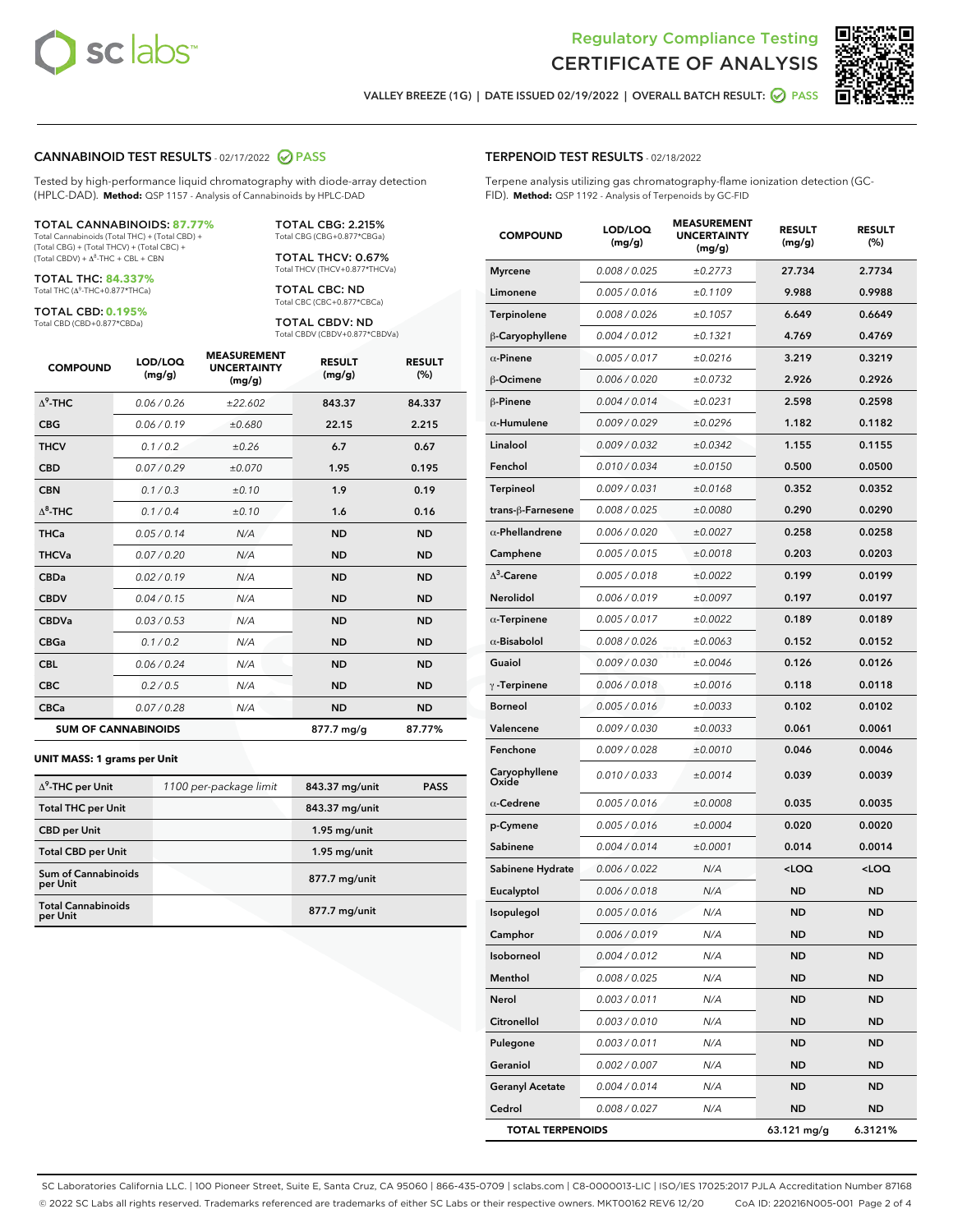



VALLEY BREEZE (1G) | DATE ISSUED 02/19/2022 | OVERALL BATCH RESULT:  $\bigcirc$  PASS

# CATEGORY 1 PESTICIDE TEST RESULTS - 02/18/2022 2 PASS

Pesticide and plant growth regulator analysis utilizing high-performance liquid chromatography-mass spectrometry (HPLC-MS) or gas chromatography-mass spectrometry (GC-MS). \*GC-MS utilized where indicated. **Method:** QSP 1212 - Analysis of Pesticides and Mycotoxins by LC-MS or QSP 1213 - Analysis of Pesticides by GC-MS

| Aldicarb<br>0.03 / 0.08<br>$\ge$ LOD<br>N/A<br><b>ND</b><br><b>PASS</b><br>Carbofuran<br>0.02 / 0.05<br>$>$ LOD<br>N/A<br><b>ND</b><br><b>PASS</b><br>Chlordane*<br>0.03 / 0.08<br>$\ge$ LOD<br>N/A<br><b>ND</b><br><b>PASS</b><br>0.03/0.10<br><b>ND</b><br><b>PASS</b><br>Chlorfenapyr*<br>$>$ LOD<br>N/A<br>0.02/0.06<br>$>$ LOD<br>N/A<br><b>ND</b><br><b>PASS</b><br>Chlorpyrifos<br>0.02 / 0.07<br>$\ge$ LOD<br>N/A<br><b>ND</b><br><b>PASS</b><br>Coumaphos<br>Daminozide<br><b>PASS</b><br>0.02 / 0.07<br>$\ge$ LOD<br>N/A<br><b>ND</b><br><b>Dichlorvos</b><br>0.03/0.09<br>$>$ LOD<br>N/A<br><b>ND</b><br><b>PASS</b><br>(DDVP)<br>0.03/0.08<br>N/A<br><b>ND</b><br>Dimethoate<br>$>$ LOD<br><b>PASS</b><br>Ethoprophos<br>0.03/0.10<br>$\ge$ LOD<br>N/A<br><b>ND</b><br><b>PASS</b><br>N/A<br><b>ND</b><br><b>PASS</b><br>Etofenprox<br>0.02 / 0.06<br>$\ge$ LOD<br>N/A<br>0.03 / 0.08<br><b>ND</b><br><b>PASS</b><br>Fenoxycarb<br>$\ge$ LOD<br>0.03 / 0.08<br>N/A<br><b>ND</b><br><b>PASS</b><br>Fipronil<br>$\ge$ LOD<br>Imazalil<br>0.02/0.06<br>$>$ LOD<br>N/A<br><b>ND</b><br><b>PASS</b><br><b>Methiocarb</b><br>0.02 / 0.07<br>$\ge$ LOD<br>N/A<br><b>ND</b><br><b>PASS</b><br>N/A<br><b>ND</b><br><b>PASS</b><br>Parathion-methyl<br>0.03/0.10<br>$>$ LOD<br><b>Mevinphos</b><br>0.03/0.09<br>$\ge$ LOD<br>N/A<br><b>ND</b><br><b>PASS</b><br>Paclobutrazol<br>N/A<br><b>PASS</b><br>0.02 / 0.05<br>$\ge$ LOD<br><b>ND</b><br>0.03/0.09<br><b>ND</b><br>$\ge$ LOD<br>N/A<br><b>PASS</b><br>Propoxur<br>0.03 / 0.08<br>$\ge$ LOD<br><b>ND</b><br><b>PASS</b><br>Spiroxamine<br>N/A<br>0.03/0.10<br>Thiacloprid<br>$>$ LOD<br>N/A<br><b>ND</b><br><b>PASS</b> | <b>COMPOUND</b> | LOD/LOQ<br>$(\mu g/g)$ | <b>ACTION</b><br>LIMIT<br>$(\mu g/g)$ | <b>MEASUREMENT</b><br><b>UNCERTAINTY</b><br>$(\mu g/g)$ | <b>RESULT</b><br>$(\mu g/g)$ | <b>RESULT</b> |
|---------------------------------------------------------------------------------------------------------------------------------------------------------------------------------------------------------------------------------------------------------------------------------------------------------------------------------------------------------------------------------------------------------------------------------------------------------------------------------------------------------------------------------------------------------------------------------------------------------------------------------------------------------------------------------------------------------------------------------------------------------------------------------------------------------------------------------------------------------------------------------------------------------------------------------------------------------------------------------------------------------------------------------------------------------------------------------------------------------------------------------------------------------------------------------------------------------------------------------------------------------------------------------------------------------------------------------------------------------------------------------------------------------------------------------------------------------------------------------------------------------------------------------------------------------------------------------------------------------------------------------------------------------------------------------|-----------------|------------------------|---------------------------------------|---------------------------------------------------------|------------------------------|---------------|
|                                                                                                                                                                                                                                                                                                                                                                                                                                                                                                                                                                                                                                                                                                                                                                                                                                                                                                                                                                                                                                                                                                                                                                                                                                                                                                                                                                                                                                                                                                                                                                                                                                                                                 |                 |                        |                                       |                                                         |                              |               |
|                                                                                                                                                                                                                                                                                                                                                                                                                                                                                                                                                                                                                                                                                                                                                                                                                                                                                                                                                                                                                                                                                                                                                                                                                                                                                                                                                                                                                                                                                                                                                                                                                                                                                 |                 |                        |                                       |                                                         |                              |               |
|                                                                                                                                                                                                                                                                                                                                                                                                                                                                                                                                                                                                                                                                                                                                                                                                                                                                                                                                                                                                                                                                                                                                                                                                                                                                                                                                                                                                                                                                                                                                                                                                                                                                                 |                 |                        |                                       |                                                         |                              |               |
|                                                                                                                                                                                                                                                                                                                                                                                                                                                                                                                                                                                                                                                                                                                                                                                                                                                                                                                                                                                                                                                                                                                                                                                                                                                                                                                                                                                                                                                                                                                                                                                                                                                                                 |                 |                        |                                       |                                                         |                              |               |
|                                                                                                                                                                                                                                                                                                                                                                                                                                                                                                                                                                                                                                                                                                                                                                                                                                                                                                                                                                                                                                                                                                                                                                                                                                                                                                                                                                                                                                                                                                                                                                                                                                                                                 |                 |                        |                                       |                                                         |                              |               |
|                                                                                                                                                                                                                                                                                                                                                                                                                                                                                                                                                                                                                                                                                                                                                                                                                                                                                                                                                                                                                                                                                                                                                                                                                                                                                                                                                                                                                                                                                                                                                                                                                                                                                 |                 |                        |                                       |                                                         |                              |               |
|                                                                                                                                                                                                                                                                                                                                                                                                                                                                                                                                                                                                                                                                                                                                                                                                                                                                                                                                                                                                                                                                                                                                                                                                                                                                                                                                                                                                                                                                                                                                                                                                                                                                                 |                 |                        |                                       |                                                         |                              |               |
|                                                                                                                                                                                                                                                                                                                                                                                                                                                                                                                                                                                                                                                                                                                                                                                                                                                                                                                                                                                                                                                                                                                                                                                                                                                                                                                                                                                                                                                                                                                                                                                                                                                                                 |                 |                        |                                       |                                                         |                              |               |
|                                                                                                                                                                                                                                                                                                                                                                                                                                                                                                                                                                                                                                                                                                                                                                                                                                                                                                                                                                                                                                                                                                                                                                                                                                                                                                                                                                                                                                                                                                                                                                                                                                                                                 |                 |                        |                                       |                                                         |                              |               |
|                                                                                                                                                                                                                                                                                                                                                                                                                                                                                                                                                                                                                                                                                                                                                                                                                                                                                                                                                                                                                                                                                                                                                                                                                                                                                                                                                                                                                                                                                                                                                                                                                                                                                 |                 |                        |                                       |                                                         |                              |               |
|                                                                                                                                                                                                                                                                                                                                                                                                                                                                                                                                                                                                                                                                                                                                                                                                                                                                                                                                                                                                                                                                                                                                                                                                                                                                                                                                                                                                                                                                                                                                                                                                                                                                                 |                 |                        |                                       |                                                         |                              |               |
|                                                                                                                                                                                                                                                                                                                                                                                                                                                                                                                                                                                                                                                                                                                                                                                                                                                                                                                                                                                                                                                                                                                                                                                                                                                                                                                                                                                                                                                                                                                                                                                                                                                                                 |                 |                        |                                       |                                                         |                              |               |
|                                                                                                                                                                                                                                                                                                                                                                                                                                                                                                                                                                                                                                                                                                                                                                                                                                                                                                                                                                                                                                                                                                                                                                                                                                                                                                                                                                                                                                                                                                                                                                                                                                                                                 |                 |                        |                                       |                                                         |                              |               |
|                                                                                                                                                                                                                                                                                                                                                                                                                                                                                                                                                                                                                                                                                                                                                                                                                                                                                                                                                                                                                                                                                                                                                                                                                                                                                                                                                                                                                                                                                                                                                                                                                                                                                 |                 |                        |                                       |                                                         |                              |               |
|                                                                                                                                                                                                                                                                                                                                                                                                                                                                                                                                                                                                                                                                                                                                                                                                                                                                                                                                                                                                                                                                                                                                                                                                                                                                                                                                                                                                                                                                                                                                                                                                                                                                                 |                 |                        |                                       |                                                         |                              |               |
|                                                                                                                                                                                                                                                                                                                                                                                                                                                                                                                                                                                                                                                                                                                                                                                                                                                                                                                                                                                                                                                                                                                                                                                                                                                                                                                                                                                                                                                                                                                                                                                                                                                                                 |                 |                        |                                       |                                                         |                              |               |
|                                                                                                                                                                                                                                                                                                                                                                                                                                                                                                                                                                                                                                                                                                                                                                                                                                                                                                                                                                                                                                                                                                                                                                                                                                                                                                                                                                                                                                                                                                                                                                                                                                                                                 |                 |                        |                                       |                                                         |                              |               |
|                                                                                                                                                                                                                                                                                                                                                                                                                                                                                                                                                                                                                                                                                                                                                                                                                                                                                                                                                                                                                                                                                                                                                                                                                                                                                                                                                                                                                                                                                                                                                                                                                                                                                 |                 |                        |                                       |                                                         |                              |               |
|                                                                                                                                                                                                                                                                                                                                                                                                                                                                                                                                                                                                                                                                                                                                                                                                                                                                                                                                                                                                                                                                                                                                                                                                                                                                                                                                                                                                                                                                                                                                                                                                                                                                                 |                 |                        |                                       |                                                         |                              |               |
|                                                                                                                                                                                                                                                                                                                                                                                                                                                                                                                                                                                                                                                                                                                                                                                                                                                                                                                                                                                                                                                                                                                                                                                                                                                                                                                                                                                                                                                                                                                                                                                                                                                                                 |                 |                        |                                       |                                                         |                              |               |
|                                                                                                                                                                                                                                                                                                                                                                                                                                                                                                                                                                                                                                                                                                                                                                                                                                                                                                                                                                                                                                                                                                                                                                                                                                                                                                                                                                                                                                                                                                                                                                                                                                                                                 |                 |                        |                                       |                                                         |                              |               |

# CATEGORY 2 PESTICIDE TEST RESULTS - 02/18/2022 2 PASS

| <b>COMPOUND</b>          | LOD/LOQ<br>$(\mu g/g)$ | <b>ACTION</b><br>LIMIT<br>$(\mu g/g)$ | <b>MEASUREMENT</b><br><b>UNCERTAINTY</b><br>$(\mu g/g)$ | <b>RESULT</b><br>$(\mu g/g)$ | <b>RESULT</b> |
|--------------------------|------------------------|---------------------------------------|---------------------------------------------------------|------------------------------|---------------|
| Abamectin                | 0.03/0.10              | 0.1                                   | N/A                                                     | <b>ND</b>                    | <b>PASS</b>   |
| Acephate                 | 0.02/0.07              | 0.1                                   | N/A                                                     | <b>ND</b>                    | <b>PASS</b>   |
| Acequinocyl              | 0.02/0.07              | 0.1                                   | N/A                                                     | <b>ND</b>                    | <b>PASS</b>   |
| Acetamiprid              | 0.02/0.05              | 0.1                                   | N/A                                                     | <b>ND</b>                    | <b>PASS</b>   |
| Azoxystrobin             | 0.02/0.07              | 0.1                                   | N/A                                                     | <b>ND</b>                    | <b>PASS</b>   |
| <b>Bifenazate</b>        | 0.01/0.04              | 0.1                                   | N/A                                                     | <b>ND</b>                    | <b>PASS</b>   |
| <b>Bifenthrin</b>        | 0.02 / 0.05            | 3                                     | N/A                                                     | <b>ND</b>                    | <b>PASS</b>   |
| <b>Boscalid</b>          | 0.03/0.09              | 0.1                                   | N/A                                                     | <b>ND</b>                    | <b>PASS</b>   |
| Captan                   | 0.19/0.57              | 0.7                                   | N/A                                                     | <b>ND</b>                    | <b>PASS</b>   |
| Carbaryl                 | 0.02/0.06              | 0.5                                   | N/A                                                     | <b>ND</b>                    | <b>PASS</b>   |
| Chlorantranilip-<br>role | 0.04 / 0.12            | 10                                    | N/A                                                     | <b>ND</b>                    | <b>PASS</b>   |
| Clofentezine             | 0.03/0.09              | 0.1                                   | N/A                                                     | <b>ND</b>                    | <b>PASS</b>   |

# CATEGORY 2 PESTICIDE TEST RESULTS - 02/18/2022 continued

| <b>COMPOUND</b>               | LOD/LOQ<br>(µg/g) | <b>ACTION</b><br><b>LIMIT</b><br>(µg/g) | <b>MEASUREMENT</b><br><b>UNCERTAINTY</b><br>$(\mu g/g)$ | <b>RESULT</b><br>(µg/g) | <b>RESULT</b> |
|-------------------------------|-------------------|-----------------------------------------|---------------------------------------------------------|-------------------------|---------------|
| Cyfluthrin                    | 0.12 / 0.38       | 2                                       | N/A                                                     | <b>ND</b>               | <b>PASS</b>   |
| Cypermethrin                  | 0.11 / 0.32       | $\mathbf{1}$                            | N/A                                                     | <b>ND</b>               | <b>PASS</b>   |
| Diazinon                      | 0.02 / 0.05       | 0.1                                     | N/A                                                     | <b>ND</b>               | <b>PASS</b>   |
| Dimethomorph                  | 0.03 / 0.09       | 2                                       | N/A                                                     | ND                      | <b>PASS</b>   |
| Etoxazole                     | 0.02 / 0.06       | 0.1                                     | N/A                                                     | ND                      | <b>PASS</b>   |
| Fenhexamid                    | 0.03 / 0.09       | 0.1                                     | N/A                                                     | <b>ND</b>               | <b>PASS</b>   |
| Fenpyroximate                 | 0.02 / 0.06       | 0.1                                     | N/A                                                     | <b>ND</b>               | <b>PASS</b>   |
| Flonicamid                    | 0.03 / 0.10       | 0.1                                     | N/A                                                     | <b>ND</b>               | <b>PASS</b>   |
| Fludioxonil                   | 0.03 / 0.10       | 0.1                                     | N/A                                                     | <b>ND</b>               | <b>PASS</b>   |
| Hexythiazox                   | 0.02 / 0.07       | 0.1                                     | N/A                                                     | <b>ND</b>               | <b>PASS</b>   |
| Imidacloprid                  | 0.04 / 0.11       | 5                                       | N/A                                                     | ND                      | <b>PASS</b>   |
| Kresoxim-methyl               | 0.02 / 0.07       | 0.1                                     | N/A                                                     | ND                      | <b>PASS</b>   |
| <b>Malathion</b>              | 0.03 / 0.09       | 0.5                                     | N/A                                                     | <b>ND</b>               | <b>PASS</b>   |
| Metalaxyl                     | 0.02 / 0.07       | 2                                       | N/A                                                     | <b>ND</b>               | <b>PASS</b>   |
| Methomyl                      | 0.03 / 0.10       | $\mathbf{1}$                            | N/A                                                     | <b>ND</b>               | <b>PASS</b>   |
| Myclobutanil                  | 0.03 / 0.09       | 0.1                                     | N/A                                                     | <b>ND</b>               | <b>PASS</b>   |
| Naled                         | 0.02 / 0.07       | 0.1                                     | N/A                                                     | <b>ND</b>               | <b>PASS</b>   |
| Oxamyl                        | 0.04 / 0.11       | 0.5                                     | N/A                                                     | ND                      | <b>PASS</b>   |
| Pentachloronitro-<br>benzene* | 0.03 / 0.09       | 0.1                                     | N/A                                                     | <b>ND</b>               | <b>PASS</b>   |
| Permethrin                    | 0.04/0.12         | 0.5                                     | N/A                                                     | <b>ND</b>               | <b>PASS</b>   |
| Phosmet                       | 0.03 / 0.10       | 0.1                                     | N/A                                                     | ND                      | <b>PASS</b>   |
| Piperonyl<br><b>Butoxide</b>  | 0.02 / 0.07       | 3                                       | N/A                                                     | <b>ND</b>               | <b>PASS</b>   |
| Prallethrin                   | 0.03 / 0.08       | 0.1                                     | N/A                                                     | <b>ND</b>               | <b>PASS</b>   |
| Propiconazole                 | 0.02 / 0.07       | 0.1                                     | N/A                                                     | <b>ND</b>               | <b>PASS</b>   |
| Pyrethrins                    | 0.04 / 0.12       | 0.5                                     | N/A                                                     | <b>ND</b>               | <b>PASS</b>   |
| Pyridaben                     | 0.02 / 0.07       | 0.1                                     | N/A                                                     | <b>ND</b>               | PASS          |
| Spinetoram                    | 0.02 / 0.07       | 0.1                                     | N/A                                                     | ND                      | <b>PASS</b>   |
| Spinosad                      | 0.02 / 0.07       | 0.1                                     | N/A                                                     | ND                      | <b>PASS</b>   |
| Spiromesifen                  | 0.02 / 0.05       | 0.1                                     | N/A                                                     | ND                      | <b>PASS</b>   |
| Spirotetramat                 | 0.02 / 0.06       | 0.1                                     | N/A                                                     | ND                      | PASS          |
| Tebuconazole                  | 0.02 / 0.07       | 0.1                                     | N/A                                                     | <b>ND</b>               | <b>PASS</b>   |
| Thiamethoxam                  | 0.03 / 0.10       | 5                                       | N/A                                                     | ND                      | <b>PASS</b>   |
| Trifloxystrobin               | 0.03 / 0.08       | 0.1                                     | N/A                                                     | ND                      | <b>PASS</b>   |

SC Laboratories California LLC. | 100 Pioneer Street, Suite E, Santa Cruz, CA 95060 | 866-435-0709 | sclabs.com | C8-0000013-LIC | ISO/IES 17025:2017 PJLA Accreditation Number 87168 © 2022 SC Labs all rights reserved. Trademarks referenced are trademarks of either SC Labs or their respective owners. MKT00162 REV6 12/20 CoA ID: 220216N005-001 Page 3 of 4